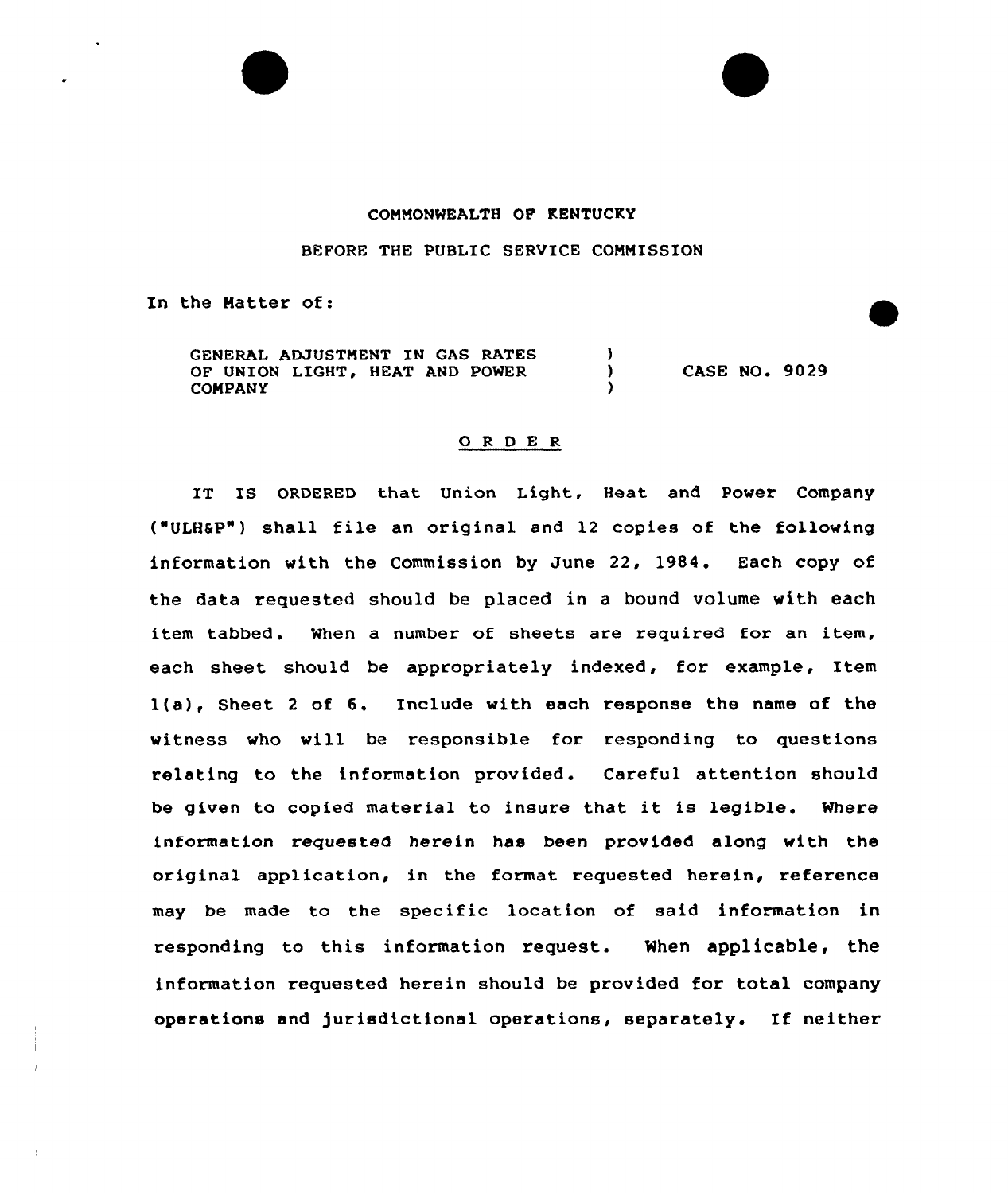the requested information nor a motion for an extension of time is filed by the stated date, the case may be dismissed.

## Issue: Capitalization

1. In Case Nos. 8373 and 8419 the Commission calculated the jurisdictional capitalization for gas operations based on the ratio of the gas operations rate base to the total company rate base. Provide the calculation of the total company rate base for the test year ended December 31, 1983.

2. Through the end of the test year ULH&P had written off \$ 262,500 related to the abandonment of the Eagle Creek Aquifer. Indicate how much of that amount represents the return of capital, in the amount of  $$1,361,080$ , which was deducted from total capitalization in Case Nos. 8373 and 8419. Include all necessary calculations.

#### Issue: Pro Forma Expense Adjustments

3. The balance of Construction Mork in Progress applicable to jurisdictional gas operations at the end of the test year is \$ 401,054. Show how much of this amount is eligible for APUDC and provide the basis for this eligibility determination.

4. Provide an explanation of how the company's donations improve, or contribute to, the utility service provided to its customers.

5. Provide <sup>a</sup> detailed analysis of the expense levels incurred during calendar years 1981 and 1982 for in)uries and damages expense. This analysis should show the date, vendor, reference ( i.e., voucher number), dollar amount and brief description of each expenditure of \$500 or more.

 $-2-$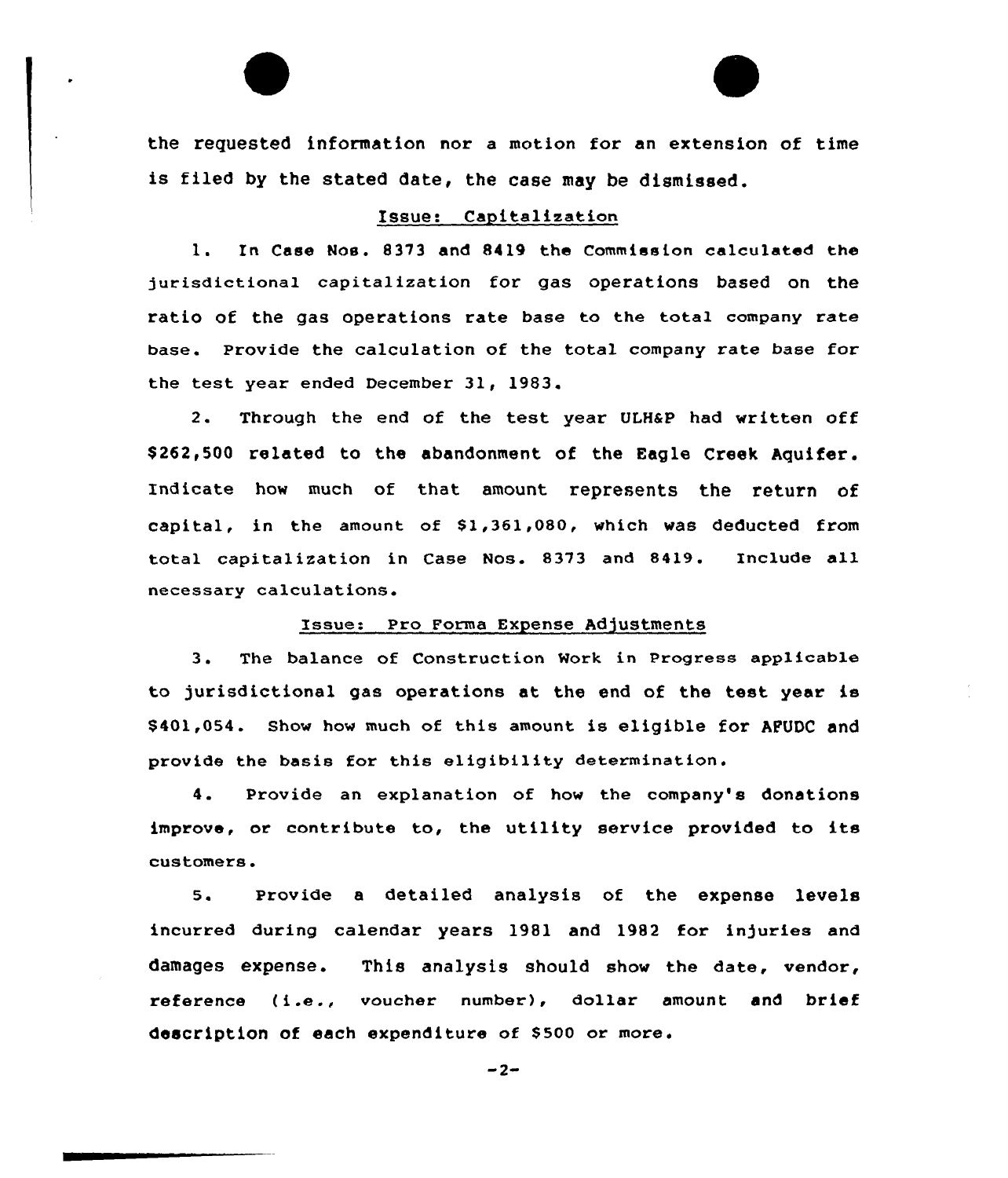6. The calculation of the adjustment to interest expense is shown in Item 16, page 48, of the response to the Commission's order of April 27, 1984. Provide the derivation of the test year interest expense of  $$1,396,213$  charged to gas operations from the total company interest expense.

## Issue: Rate Base Determination

7. Provide the following related to ULH6P Exhibit No. 5:

a. Explain the selection of February and October balances of accounts receivable for the determination of the average daily balance in accounts receivable .

b. Explain why no recognition has been given to the cash available to the company due to the lag between the receipt of services from vendors and the company's payment for those services.

c. Explain why purchased gas cost was the only specific expense for which lag days were calculated.

### Issue: The Appropriate Return on Common Equity for ULH&P

8. Provide <sup>a</sup> copy of the results published by the Financial Analysts Research Foundation, referred to on page 14, lines <sup>1</sup> through 3, ot Nr. Mosley's prefiled testimony.

9. Provide <sup>a</sup> copy of "Utility Data sheet — Electric and Combination Utility Companies," published by Nerril Lynch White Weld Capital Markets Group, referred to on page 6, lines <sup>5</sup> through 8, of Mr. Nosley's prefiled testimony.

### Issue: The Appropriate Capital Structure for ULHSP

10. Provide an update of Item 2, Format 2b, sheet 4, of the staff request dated 4/27/84, thxough the first quarter of 1984.

 $-3-$